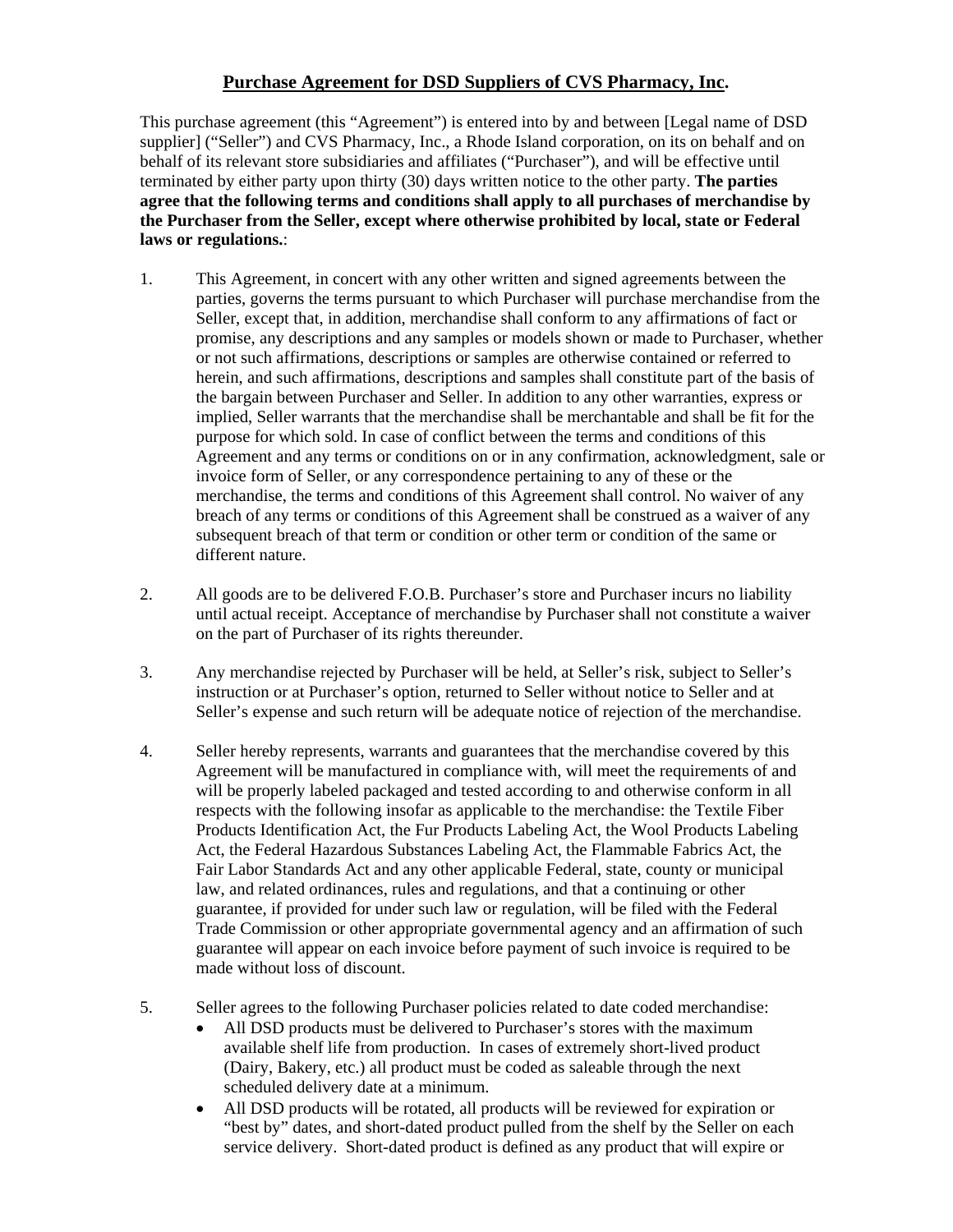whose "best by" date will pass prior to the next scheduled delivery from the Seller. The only exception to this requirement will be Sellers that have agreed in writing with the Purchaser that their program is a drop ship/non-service program, in which case Purchaser will be responsible for product rotation and pulling product from the shelf.

- All products removed from the sales floor will be credited out on the next delivery cycle for the Seller. In cases where credits must be in full case quantities the "less than case" product will be stored separately from saleable back stock and be clearly marked as outdated, non-saleable, merchandise. Such products returns will be accepted by Seller and credited to Purchaser as soon as a full case is achieved.
- 6. Seller warrants and agrees to protect, indemnify and hold Purchaser harmless from any claim, obligations, debts, demands, or liabilities and from any damage, deficiency, loss, cost or expense (including without limitation attorneys' fees) arising from, relating to or connected with:

(i) the use, possession or resale by anyone of any or all merchandise covered by this Agreement for real or alleged injuries to person or property, misrepresentations or breach of warranty, express or implied; (ii) any real or alleged infringement of, or litigation concerning any trade name, trademark, patent, design, copyright, right of privacy or similar right in connection with any or all of the merchandise covered by this Agreement, other than any name or mark supplied by Purchaser; and (iii) any violation of State or Federal laws, statutes or regulations regarding the manufacture and packaging of merchandise (including without limitation the requirement for expiration dating and other product information).

In the event any such claims are made against Purchaser, Purchaser reserves the right, in addition to other right and remedies, to refuse further merchandise and/or payment of purchase price.

- 7. In the event of disruption or discontinuance of Purchaser's operations, in whole or in substantial part, either temporarily or permanently, by reason of fire, flood tempest, earthquake, war, governmental restriction or regulation, act of God, embargo, labor trouble or strikes, or other causes of like or unlike nature beyond Purchaser's control, Purchaser shall have the option of canceling undelivered merchandise in whole or in part.
- 8. Except as to the right to payment arising out of Seller's due performance of its entire obligation, Seller shall make no assignment of any right arising hereunder and shall not delegate any duty owed by it to Purchaser and any such attempted assignment or delegation shall be wholly void and totally ineffective for all purposes, unless the prior written consent of Purchaser, signed by an officer of Purchaser, shall have been obtained. Purchaser reserves all of the rights and defenses of an account debtor as set forth in the Uniform Commercial Code. In any case involving a permitted assignment Seller shall promptly provide Purchaser with such evidence of assignment, as Purchaser shall request.
- 9. The rights and remedies specifically provided in any of the terms and conditions of this Agreement are in addition to and not in substitution of all other rights and remedies given or implied by law, in equity or otherwise, and, in addition to all other rights given by law, Purchaser shall have the right to recover for any non-conformity in any individual merchandise or an entire order, the loss of profit caused by such non-conformity or, at Purchaser's option, refund of the full purchase price. Upon recovery of the price, the merchandise involved shall become the property of the Seller.
- 10. Seller shall file with Purchaser, where required, the manufacturer's Compliance Certificate stating that each product conforms to each applicable product safety standard as is required by the Consumer Product Safety Act. During the term of this Agreement,